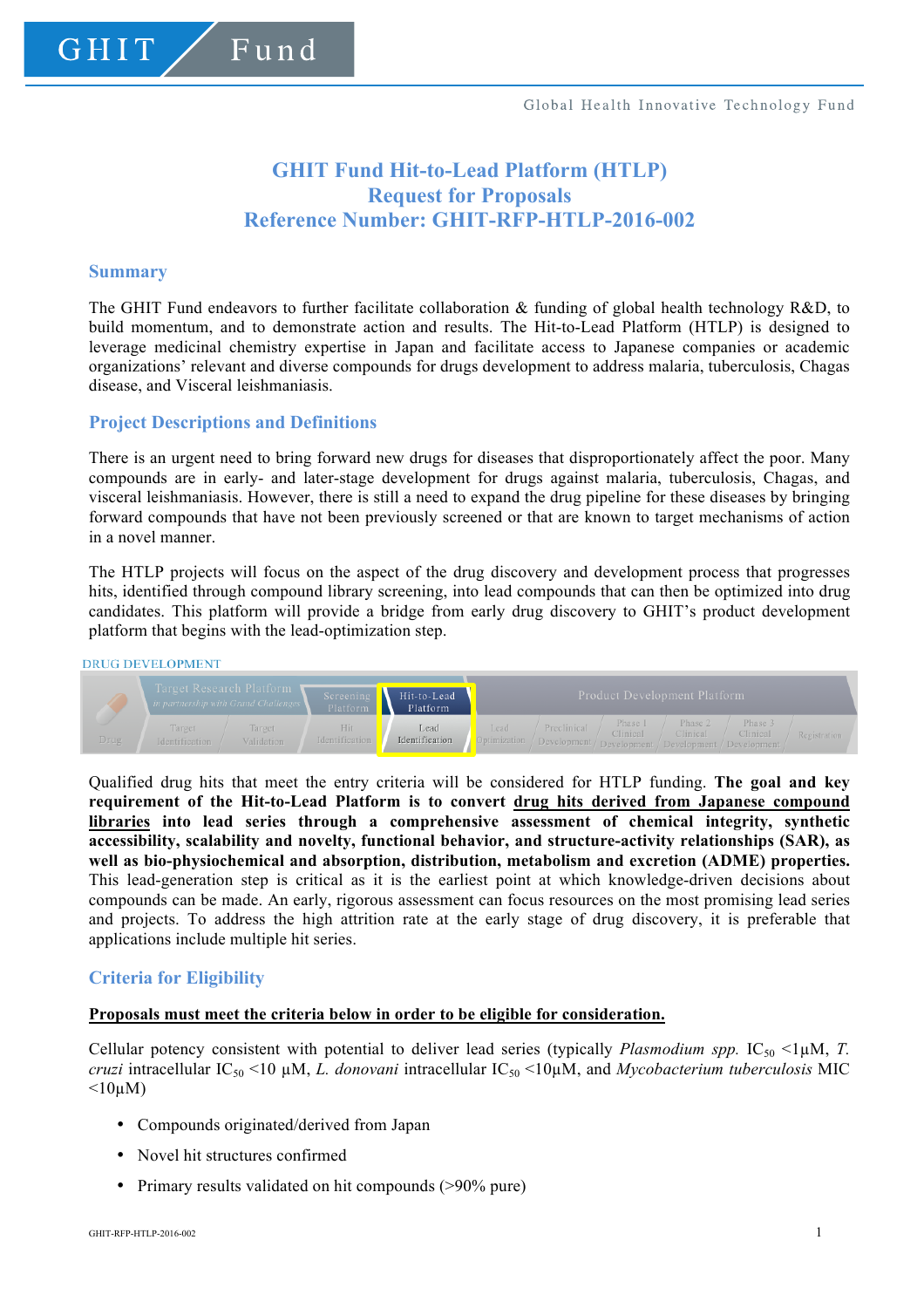- Acceptable *in vitro* concentration-response curves
- Preliminary SAR with existing analogues
- Progressable chemotypes
- $>10$ -fold selectivity for cytotoxicity using a mammalian cell line (e.g. HepG2)
- Adequate selectivity in counter assay(s)
- No blocking intellectual property (IP)
- No major synthesis or formulation issues anticipated

# **Project Outcomes**

# **Generic criteria**

- TPP (Target Product Profile)/TCP (Target Candidate Profile) defined
- Acceptable *in vitro* potency. Oral efficacy in appropriate disease model (see below)
- Potential to deliver compounds with sufficient potency and favorable physicochemical properties (i.e., tractable SAR and structure liability relationships) with properties within the series within 10 fold of the TCP/ TPP
- Synthetic chemistry amenable to rapid series expansion preferred
- $\bullet$  >10 fold selectivity with respect to cytotoxicity
- Acceptable physicochemical properties (typically solubility in PBS  $>10\mu$ M, acceptable lipophilicity)
- Manageable ADME/Toxicity profile (liver microsome stability, plasma binding, permeability, CYP inhibition, hERG inhibition and, typically, secondary pharmacology selectivity profile)
- Oral bioavailability in rodents demonstrated  $(> 25\%)$
- No known toxicophores or undesirable reactive groups and no chemical feature with a liability associated with the pharmacophore; however, if required for biological activity, some indication that its toxicity can be managed
- No acute toxicity from in vivo efficacy studies
- Liabilities of the series understood and a rationale generated for why they can be overcome in the subsequent optimization phase
- No apparent IP obstacles for progression of this series

#### **Malaria**

- *In vitro* potency against wild type and resistant strains within 10 fold of Target Candidate Profile (TCP)
- Frontrunners tested across the entire malaria life-cycle and specialist mechanistic assays so series' profile and potential for each TCP understood
- In vivo efficacy criteria:
	- $\checkmark$  Blood stages (TCP1 and TCP2): Observed parasite clearance in a *P. falciparum* infected SCID mouse model when given orally:  $ED_{90} < 50$ mg/kg
	- ü Anti-relapse (TCP3a): no *in vivo* criteria demonstrated anti-hypnozoite activity *in vitro*
	- $\checkmark$  Transmission-blocking (TCP3b): Potency in functional gametocyte assay (gamete formation) in a similar range to the *in vitro* asexual blood stage potency
	- $\checkmark$  Chemoprotection (TCP4): Efficacy in a prophylaxis model of malaria; ED<sub>90</sub><50mg/kg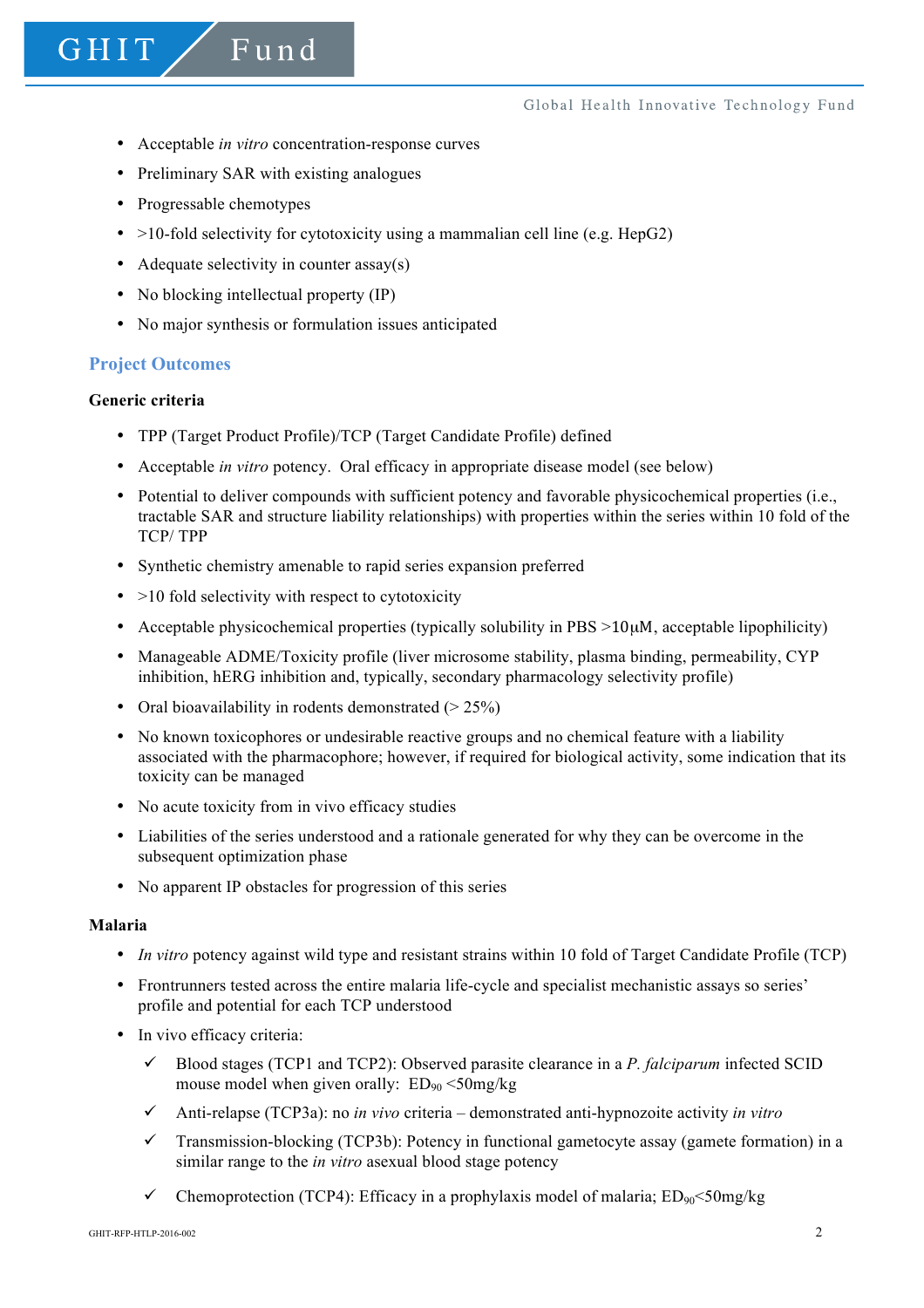\*For more information regarding TCPs and TPPs, please refer to the following URL: http://www.mmv.org/research-development/essential-information-scientists/target-product-profiles

# **Tuberculosis**

- Good *in vitro* activity against replicating and preferably also non-replicating *M. tuberculosis* (MIC under aerobic conditions (MABA) $\leq$ 5 uM and/ or under anaerobic conditions (LORA) $\leq$ 20 uM)
- Bactericidal activity preferred
- Preliminary indication of safety and efficacy demonstrated in mice (greater than 0.5 log CFU reduction at doses equal to or less than 400 mg/kg in a mouse acute infection model)
- No cross resistance with existing TB drugs

#### **Chagas disease**

- *In vitro* potency within 10 fold of TPP
- Acute mouse model of Chagas disease: 80% parasitaemia reduction or no parasites detected at the end of treatment and an increase in life span (10 x 50mg/kg *p.o.*)

#### **Visceral leishmaniasis**

- *In vitro* potency within 10 fold of TPP
- Mouse (or hamster) model (infected with *L. donovani* or *L. infantum*): >70% reduction in liver parasitaemia after 5 x 50mg/kg *p.o. q.d.* or *b.i.d*.

# **Eligible Collaboration Partners**

The GHIT Fund **requires** each HTLP project to have a collaboration with one of the three leading drug development PDPs as a partner: **Medicines for Malaria Venture (MMV)**, **Drugs for Neglected Diseases**  *initiative* **(DND***i***), and the Global Alliance for TB Drug Development (GATB). A partnership with one of the above PDPs needs to have been solidified at the time of ITA and proposal submission.**

There is no set format for a collaborative project. However, it is important that each partner is contributing significantly to the collaboration. For example, an international organization working only with a Japanese contract research organization would not qualify for funding.

The GHIT Fund has data access and product access policies that must be followed by development partners (http://www.ghitfund.org/afag/policies/en). All partners to the partnership will need to sign an agreement with the GHIT Fund that includes access principles (data/ IP and product).

#### **Application Process and Instructions**

All correspondence and documents relating to this RFP shall be written in English. The applicant shall bear all costs associated with the preparation and submission of the proposal, including costs associated with proposal development, presentation, and contract and agreement negotiation (unless otherwise noted by the GHIT Fund).

#### *Intent to Apply*

Interested applicants must complete the *GHIT-RFP-HTLP-2016-002\_IntentToApply.docx* document and return it by email to HTLPResponse@ghitfund.org by **10:00am Tokyo time September 1, 2016** (use email subject line: GHIT-RFP-HTLP-2016-002 Intent to Apply). Please do not submit any other documents to the GHIT Fund other than the Intent to Apply form.

Applicants who submit the *Intent to Apply* document will receive a confirmation email. The GHIT Fund staff will then perform an initial partnership and scope eligibility assessment. **Only eligible applicants will be**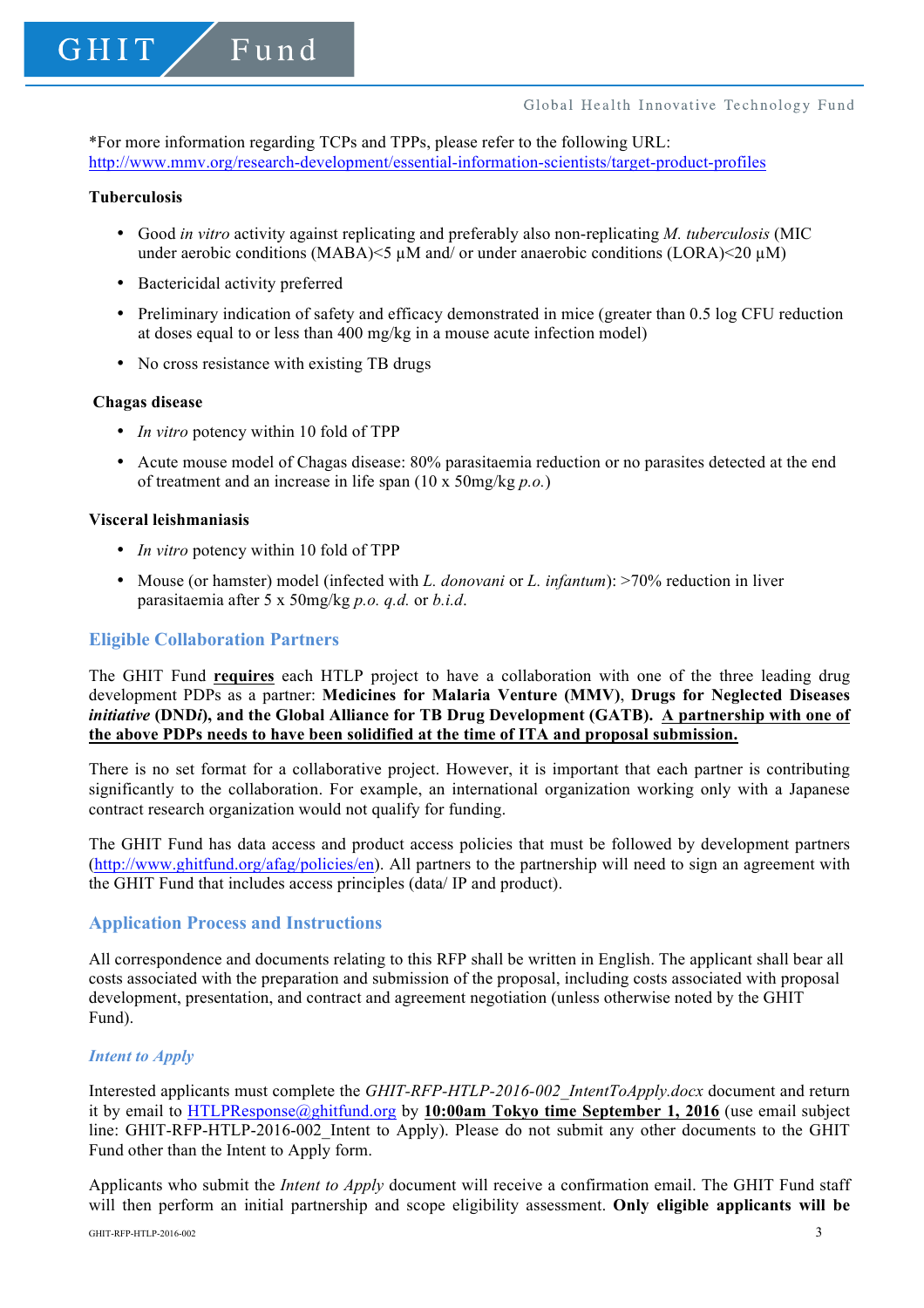#### Global Health Innovative Technology Fund

**invited to submit the full proposal and will receive the proposal templates from the GHIT Fund**. In addition, an individual Project ID will be assigned to each eligible proposal.

#### *Proposal Submission*

Eligible applicants are required to submit their completed proposal to HTLPResponse $\omega$ ghitfund.org by **10:00am Tokyo time on October 3, 2016** (use email subject line: [Project ID] GHIT-RFP-HTLP-2016- 002\_Proposal). Applicants who successfully submit their proposal document will receive a confirmation email. Proposals may not be modified after the submission due date (unless applicants receive the request from the GHIT Fund).

Proposals must be reviewed and approved by all the collaboration partners who are participating in the project prior to submission. The *Collaboration Partners' Approval* form (*Collaboration\_Partners'\_Approval.docx*) must be signed by all the collaboration partners and a PDF copy must be submitted along with other proposal documents.

The GHIT Fund may, at its own discretion, extend the closing date by notifying applicants. Proposals received after the closing date for submission without prior agreement will be ineligible for consideration, but may be resubmitted in response to future RFPs.

# *RFP Questions*

Prospective applicants may also submit RFP questions to HTLPResponse@ghitfund.org until **10:00am Tokyo time on September 20, 2016** (please use email subject line: **GHIT-RFP-HTLP-2016-002\_Questions**). Please note that it may take time for the GHIT Fund Management Team to respond to your inquiries, so make sure to address your questions well in advance of the submission deadlines. A Frequently Asked Questions (FAQ) page is also available on the GHIT Fund website for reference: https://www.ghitfund.org/afag/seekersfaq/en.

# **Proposal Evaluation**

# *Preliminary Examination of Proposals*

Proposals will initially be examined to determine whether the:

- Partnership meets the GHIT Fund eligibility criteria
- Project objectives are aligned with the RFP-specified scope
- Proposal is complete and addresses all required content

GHIT Fund staff may ask clarifying questions or request additional information, as needed, to qualify proposals for evaluation.

#### *Technical Evaluation*

All eligible proposals will be evaluated based on the following criteria by the External Panel, which is comprised of several experts in the discovery and development of global health technologies, each of whom possesses the experience to objectively evaluate the proposal content.

- Scientific and technical merit (e.g., sound approach and methodology, level of innovation, overall quality and comprehensiveness)
- Potential Impact (e.g., how it will address a global health priority)
- Partnership and project management (e.g., collaboration capabilities and expertise, project history and performance, risk management, budget)

If a proposal has already been deemed technically or scientifically sound and aligned with global health needs by an established independent scientific or technical advisory committee (such as those established by PDPs), the partnership is expected to include a summary of the outcome of that review in their proposal submission.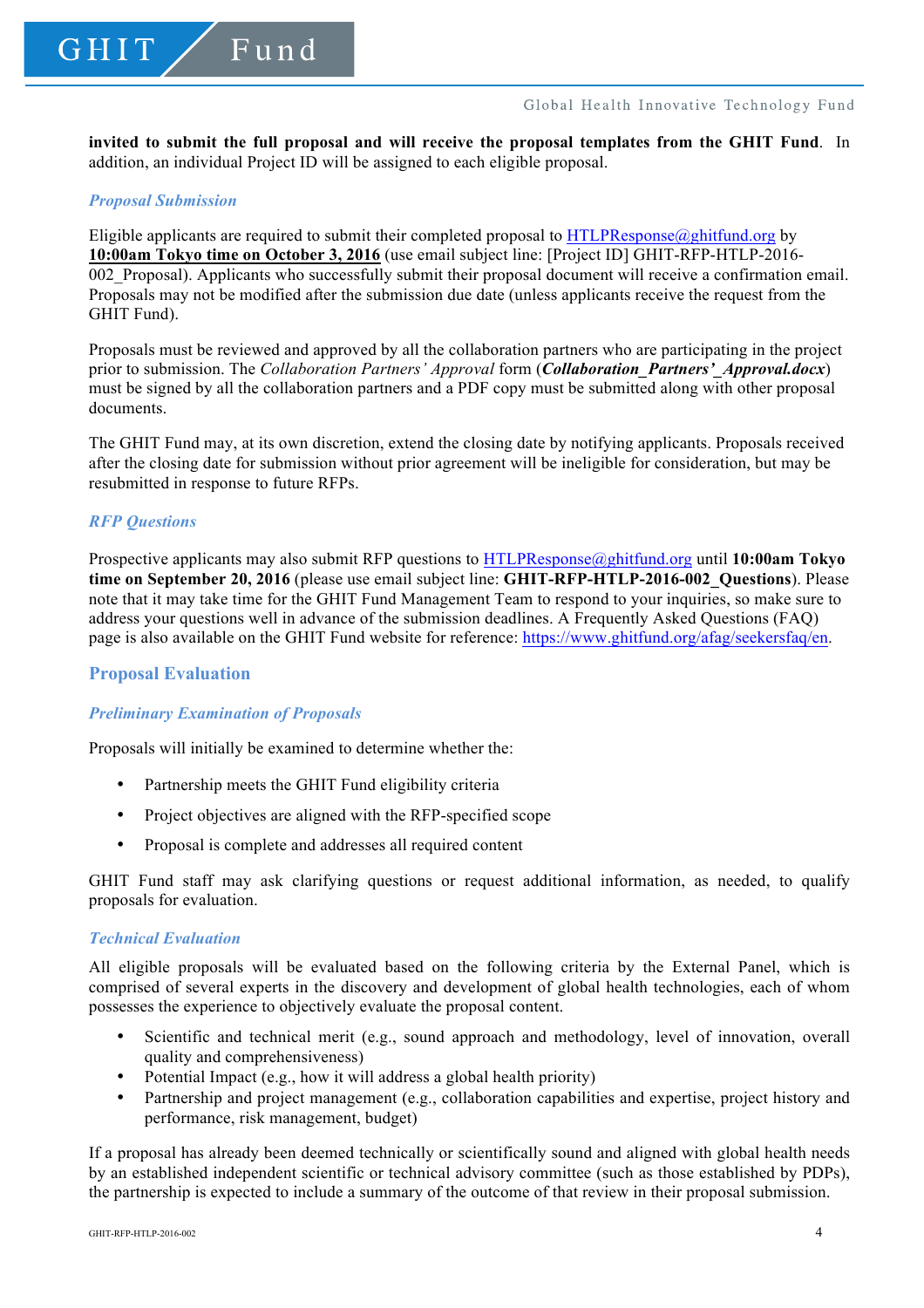Fund

GHIT

After the review process, the External Panel will provide funding recommendations to the HTLP Sub-Committee, which is comprised of selected GHIT Selection Committee members, who review and approve funding recommendations.

Please note that the GHIT Fund Management Team does not have influence, authority, or decision power on the review and evaluation, funding recommendations, and award or non-award decisions of submitted proposals by the Expert Panel, Selection Committee, Sub-Committee, and the Board of Directors. In addition, submission of the Intent to Apply form and proposal documents to the GHIT Fund does not guarantee an automatic funding approval for your proposal.

# **Award Administration and Conditions**

After the HTLP Sub-Committee approval, the GHIT Fund will notify applicants of the award decision by email. **Please note that GHIT Fund is not able to provide formal feedback to applicants receiving a nonaward decision.**

If the proposal is selected and the applicant receives an award notification, all partners are required to sign the Investment Agreement with the GHIT Fund and also submit a collaboration partners' contractual agreement which clearly defines the roles and responsibilities of all collaboration partners, within one month from award notification. Please be aware that the award may be void if this condition is not met.

Applicants are required to identify the designated development partner (investment recipient) and all other collaboration partners. The designated development partner will be responsible for the performance of all its collaborating partners. A representative of the designated development partner will serve as the main GHIT Fund point of contact and will be responsible for all GHIT Fund discussions and negotiations.

**Investments will be awarded for a period of up to two years and reflecting the agreed activities and conditions based on the award notification from the GHIT Fund. The funding allocation will be milestone-based.** The GHIT Fund has the right to terminate the Investment Agreement if, but not limited to:

- The partnership disbands prior to satisfying its investment project obligations
- The progress of work is such that the obligations undertaken by the partnership will not be fulfilled
- The partnership fails to meet the milestones or goals specified in the investment agreement

If an investment contract is terminated, the GHIT Fund reserves the right to cancel future payments, reclaim paid funds, or mandate that paid funds be redirected to other charitable activities. In lieu of termination, the GHIT Fund may choose to renegotiate the terms of the existing Investment Agreement.

#### **Data Access Policy**

The aim of our Data Access Policy is to articulate the principles that promote the transparency of and accessibility to data related to the safety and efficacy of healthcare technologies. This policy and its principles apply to data generated through activities primarily funded by the GHIT Fund, including but not limited to, those related to the discovery, development, and/or delivery of healthcare technologies.

All data and its processes for access will be transparent and clearly defined with the aim to ensure data quality, security, and equitable access. All data and findings will be disclosed in a broad and prompt manner in order to optimize prospects for the translation of findings in the global advancement of new healthcare technologies. Grantees should utilize public-access repositories and, if unavailable, should use alternatives for access that can ensure the transmission of new scientific findings to the larger research and development community globally.

Respect must be given to individuals and communities from or about whom data are collected. Respect must also be given to all matters of confidentiality and attribution as they pertain to researchers, evaluators, and their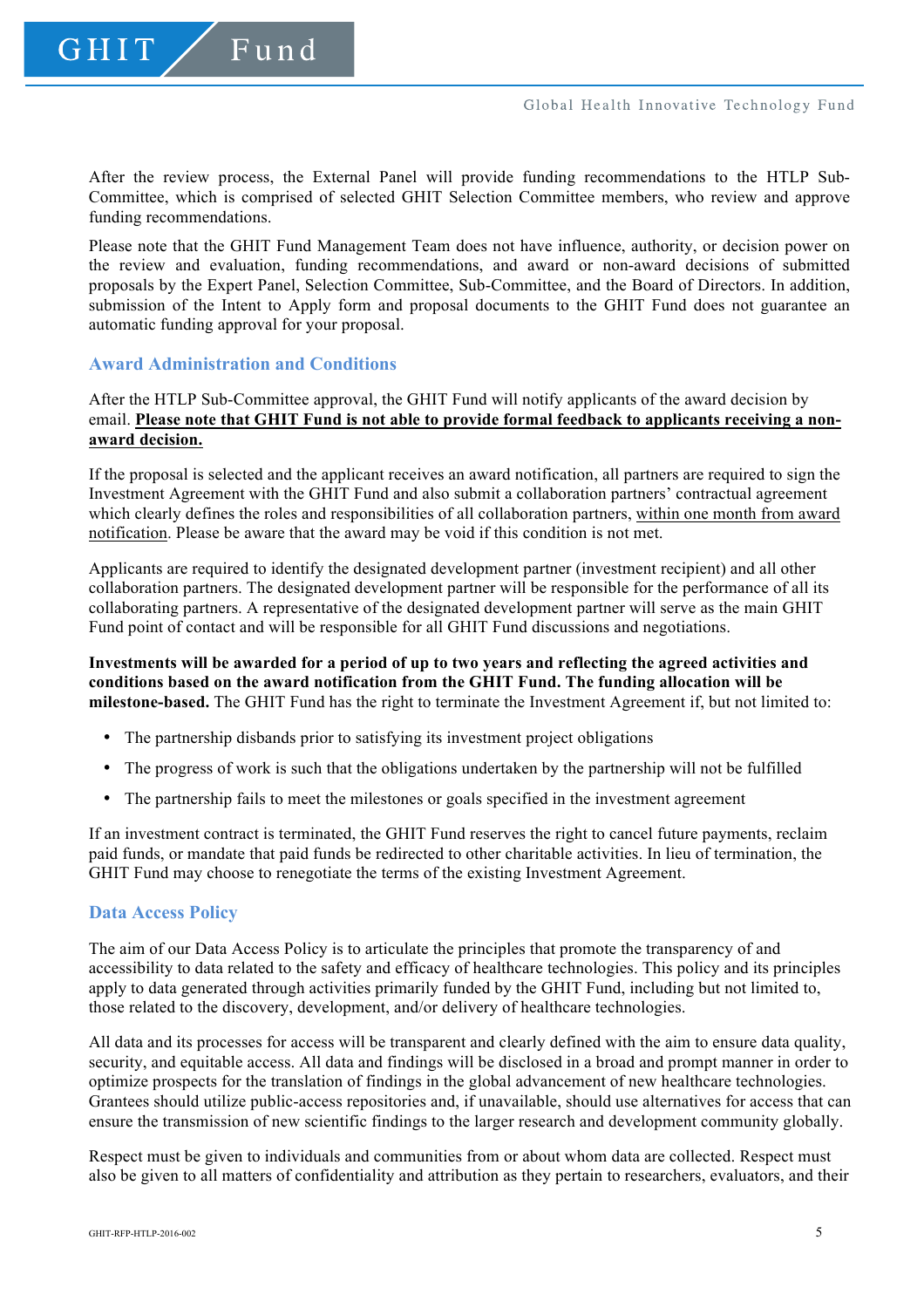collaborators. Confidentiality and respect for such should be fully recognized where necessary or required by law or regulation.

Any and all existing data and findings owned by a grantee at the initiation of a project, including but not limited to information, know-how or intellectual property, will remain that of the original holder. The original holder may share, assign, or license their rights to a third party.

Ownership of any and all data and findings that is obtained or created through activities funded by the GHIT Fund and that can be applied for any intellectual property rights will be discussed and negotiated between participants and/or grantees of a project. All final agreements shall be in alignment with the licensing and pricing principles outlined below.

Any existing data owned by a grantee and/or any new data obtained through activities funded by the GHIT Fund may be disclosed by the GHIT Fund to a third party if such data is used in a patent application for a product which was derived from the activities funded by the GHIT Fund; provided, however: (1) the disclosure of such data shall be limited to the proposed title of the invention, a draft of the abstract, the international nonproprietary name (INN) where applicable, and an outline of the specifications of such patent application; and (2) such third party shall take reasonable measures to keep confidential any such data received from the GHIT Fund.

# **Product Access Policy**

The aim of the Product Access Policy is to articulate the principles that improve access to products primarily developed with funding from the GHIT Fund, where such products refer to healthcare technologies approved for market by a national regulatory authority.

When development partners/participants are successfully granted a patent deriving from projects funded by the GHIT Fund, development partners/participants will grant royalty-free licenses to users operating in Least Developed Countries (LDCs) as categorized by the United Nations and Low-Income Countries (LICs) as categorized by the World Bank. License-related matters concerning middle income countries (MICs) will be reviewed on an individual basis with the goal of ensuring reasonable royalty licenses.

For LDCs, LICs, and MICs, partners/participants will set prices for products on the basis of a no gain/no loss policy to improve access to the product for patients and citizens of these LDCs, LICs, and MICs.

|  |  |  | <b>Key RFP Milestone Dates</b> |  |
|--|--|--|--------------------------------|--|
|--|--|--|--------------------------------|--|

| <b>RFP Release</b>              | <b>August 1, 2016</b>                                                    |  |
|---------------------------------|--------------------------------------------------------------------------|--|
|                                 | No later than 10:00 am Tokyo time on September 1, 2016                   |  |
| <b>Intent to Apply Due</b>      | Submit Intent to Apply form to $\overline{HTLPResponse}(a)$ ghitfund.org |  |
|                                 | Email Subject Line: GHIT-RFP-HTLP-2016-002 Intent to Apply               |  |
|                                 | No later than 10:00 am Tokyo time on September 20, 2016                  |  |
| $Q & A$ (RFP related questions) | Submit questions to $HTLPResponse$ @ghitfund.org                         |  |
|                                 | Email Subject Line: GHIT-RFP-HTLP-2016-002 Questions                     |  |
|                                 | No later than 10:00 am Tokyo time on October 3, 2016                     |  |
| <b>Full Proposal Due</b>        | Submit proposal to HTLPResponse@ghitfund.org                             |  |
|                                 | Email Subject Line: GHIT-RFP-HTLP-2016-002 Proposal                      |  |